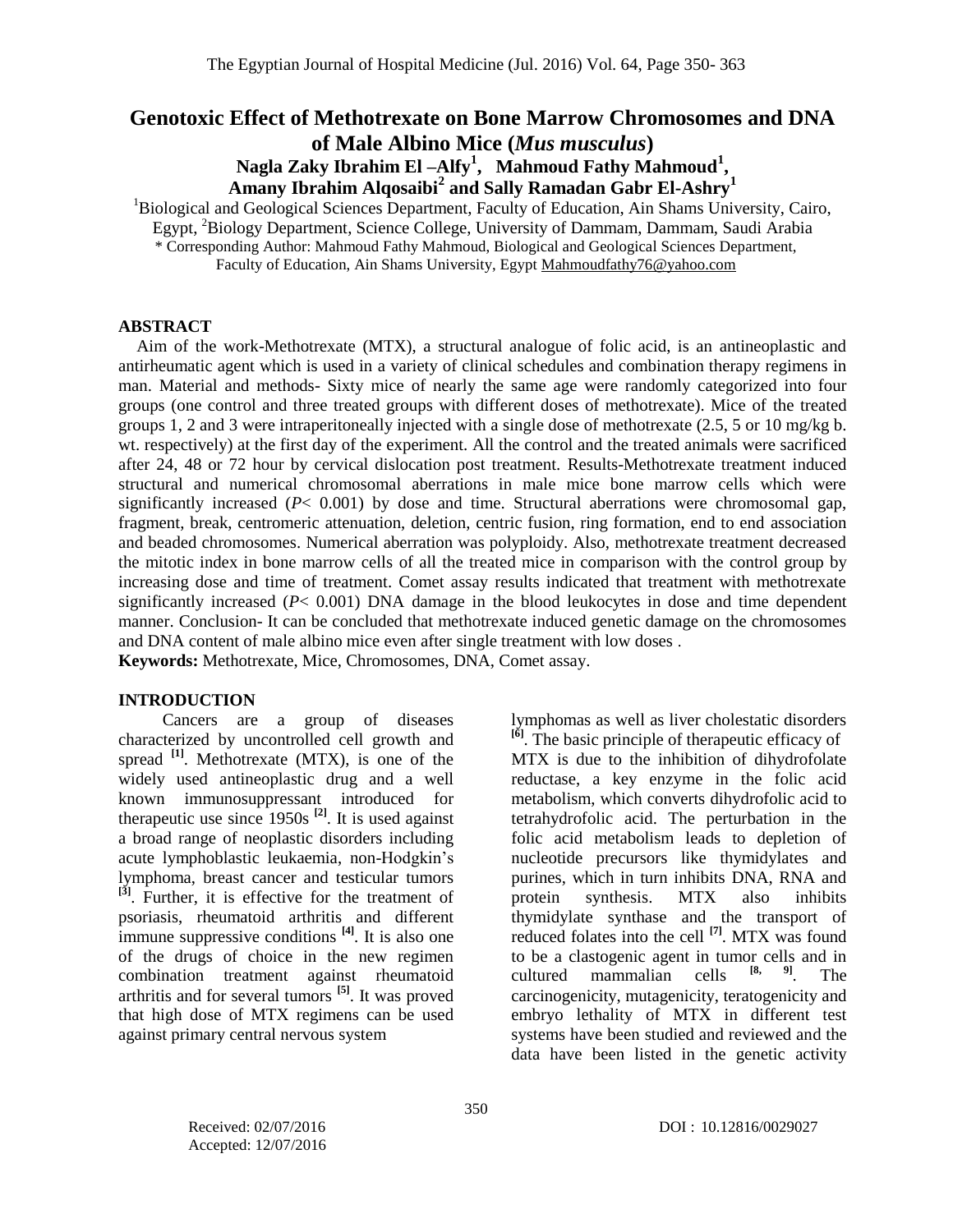profile (GAP) database **[10]** . **Mardini** and **Record** <sup>[11]</sup> reported that the most serious side effect of MTX therapy is hepatic toxicity. **Dadhania** *et al.* **[12]** reported that MTX increased the intestinal toxicity in rat that assessed by evaluating different parameters of oxidative stress and DNA damage. **Padmanabhan** *et al.* **[13]** investigated that MTX decreased the sperm count and increased the frequency of sperms with abnormal head. **Del Campo** *et al.* **[14]** proved that MTX is also a potent teratogen. **Beluret al.** <sup>[15]</sup> proved the hematologic and myelo -suppressive effects of MTX. **Pellizzer** *et al.* **[16]** examined the developmentally toxic effects of MTX in a variety of other vertebrate model organisms such as mice, rats and rabbits. **Kasahara** *et al.* <sup>[17]</sup> reported that MTX is considered as a weak clastogen as it induced chromosomal aberrations in bone marrow of mouse only after multiple treatments. The aim of this study is to investigate the genotoxic effect of methotrexate on bone marrow chromosomes and DNA content of male albino mice.

## **MATERIAL AND METHODS Animals:**

Sixty mature male mice (*Mus musculus*) of nearly the same age (16-18 weeks old) with an average body weight  $(24 \pm 2 \text{ g})$ , obtained from the closed colony of **Theodor Bilharz Research Institute, Cairo**, were individually weighed and randomly categorized into four groups so that there were no statistically significant differences among group body weight means. Each group consisted of fifteen mice. Mice were apparently normal and healthy. They kept in animal house under suitable conditions during the whole period of the experiment. Animals were fed on standard rodent pellet diet and supplied with water. These animals were divided into four groups. One group served as the control group (injected intraperitoneally with 1 ml/kg distilled water) and the other three groups (group1, group2 and group3) served as the treated groups. Mice of group1, group2 and group3 were injected intraperitoneally with three different doses of methotrexate drug (2.5, 5 or 10 mg/kg b.wt. respectively, once on the first day of the experiment). All the control and the treated animals were sacrificed by cervical dislocation after 24, 48 and 72 hr of treatment for collection of samples.

## **Chemicals:**

The drug used in the present investigation was methotrexate (MTX) the active substance in amethopterin .Its chemical structure is: Lglutamic acid, N-(4-{2, 4-diamino-6-pteridinyl) methyl)-nmethylamino} benzoyl with empirical formula  $C_{20}H_{22}N_8O_5$ , in the form of solution for injection (vial 50 mg MTX/ 2 ml distilled water) produced by Orion Pharma, Orion Corporation, Espoo, Finland. Appropriate methotrexate solutions of the different concentrations were prepared by dilution with distilled water, stored at or below 25°C and protected from light. Its chemical characteristics are represented by the following structure **[18]** as shown in figure 1.

## **Chromosomal Aberration Assay:**

Bone marrow chromosome preparations were carried out according to the method of **Preston** *et al.***[19]** .

## **Mitotic index (MI):**

It was calculated by counting the number of dividing cells among at least 1000 cells prepared for metaphase spreads of each group (five animals per each group) and expressed in percentage.

## **Comet assay :**

Immediately after decapitation of animals, 1ml of blood was collected in an Eppendorf tube containing 100μl of 10% EDTA. The blood samples were stored in a dark box at 4ºC until use. Peripheral blood leukocytes were isolated by centrifugation (30 min at 1300xg) in Ficoll-Paque density gradient (Pharmacia LKB Biotechnology, Piscataway, NJ, USA). After centrifugation, the leukocytes were aspirated and washed twice by phosphate-buffered saline at pH 7.4 (PBS). The comet assay was performed according to the method of **Singh** *et al.* **[20]** with modifications according to **Blasiak**  *et al.* **[21] .**

## **Statistical analysis:**

The statistical software package, SPSS version 16.0 for windows was used for all statistical analysis. The study of chromosomal aberrations and data of comet assay were analyzed and expressed as mean and the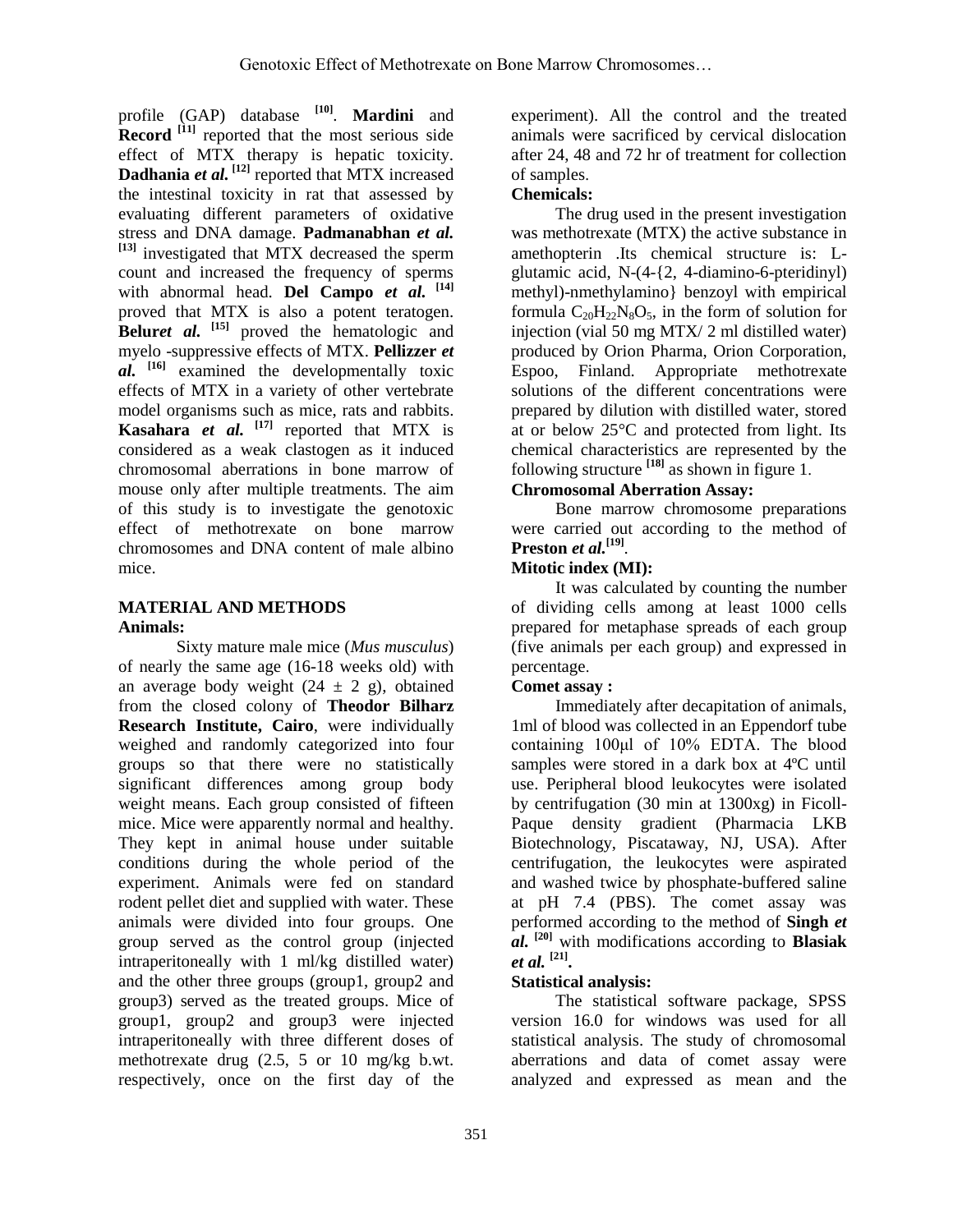standard deviation (mean  $\pm$  SD). Each treated group was compared to the control group with independent samples t- test. Histograms of cytogenetic data were drawn using Excel 2010. The result was considered to be significant when P is less than or equal to 0.05 or highly significant when P is less than or equal to 0.001.

## **RESULTS**

## **Chromosomal Aberration Assay:**

The diploid number of the control male mouse *Mus musculus* is 2n=38+XY. The chromosomes of the mouse are telocentric and their lengths are forming a continuous series. By using classical techniques the majority of the mouse chromosomes could be identified easily in figure 2. The chromosomes are subdivided into five distinct groups according to their lengths. Each group is made up of chromosomes having similar lengths figure 3. In the present study, 500 well spread metaphases were examined in each group to show the effects of the three doses of methotrexate drug at 24, 48 and 72 hour post treatment on the bone marrow cells respectively. There were two types of chromosomal aberrations; the first one is structural aberrations and the second is numerical aberrations. The current results indicated that the three doses of methotrexate (2.5, 5 and 10 mg/kg b.wt.) induced both structural and numerical aberrations in the chromosomes of the bone marrow cells of the mouse *Mus musculus*. The incidence of structural and numerical chromosomal aberrations were significantly increased (*P*< 0.001) over the control group table 2, figure 17.

The results clearly indicated that there was a gradual significant increase in the mean of various types of chromosomal aberrations with increasing the dose and time intervals table 1 and figure 16. Structural chromosomal aberrations that were induced in the chromosomes of the bone marrow cells of *Mus musculus* by the treatment with three different doses of methotrexate were centromeric attenuation (Ca) figures 5, 6, 10, 13 and 14, centric fusion (Cf) figure 4, ring form chromosome (R) figures 6, 8 and 11 and end to end association (Ee) figures 5, 6, 11 and 13, chromosomal gaps (Chg) figures 6 and 12,

chromatid gap (Cg) figures 8, 9, 11 and 14, beaded chromosomes (Bch) figure 7 chromatid deletion (D) figures 4, 6, 8, 9, 11, 12, 13 and 14 and chromatid fragmentation (F) figures 6, 8, 9, 11, 12 and 13. Numerical aberration that was induced after the treatment with the tested doses of methotrexate is in the form of polyploidy figure 15. The mean of chromosome and chromatid gaps, fragment, deletion and centromeric attenuation were higher as compared to other chromosomal aberrations as shown in figure 17 and table 2.

At 24 hrs administration of methotrexate, the total mean of chromosomal aberrations in the treated mice were increased to  $21.2 \pm 5.13$ ,  $31\pm4.13$  and  $50.4\pm5.7$  when compared to controls  $10.8\pm3.53$  respectively after administration of 2.5, 5, 10 mg/kg b.wt. of methotrexate. At 48 hrs of administration the total mean of chromosomal aberrations in the treated mice were  $27\pm6.16$ ,  $46.2\pm6.89$  and 67.4±6.7 respectively when compared to the control which reached 10.8±3.53 for the various doses of methotrexate with 2.5, 5, 10 mg/kg b.wt. of methotrexate. At 72 hrs administration of methotrexate the total mean of chromosomal aberrations in the treated mice increased to 44.2 $\pm$ 6.13, 70 $\pm$ 5.06, 98.8 $\pm$ 8.52 respectively when compared to the control which reached 10.8±3.53 after the administration of 2.5, 5 and 10 mg/kg b.wt. of methotrexate .

## **The mitotic index:**

In the present study, the mitotic index was calculated and expressed in percentage to evaluate the effect of methotrexate treatment on cellular proliferation, as shown in table 4 and figure 19 methotrexate administration resulted in a reduction in the percent of dividing cells. The reduction was proportional to both the dose and the period after adminstration

## **Comet Assay:**

In the present study the extent and distribution of DNA damage in the blood leukocytes was assessed using the comet assay by counting the damaged cells out of 100 cells on the slides for each animal. The percentages of DNA damage were illustrated in table 3 as mean  $\pm$  SD and graphically showed in figure 18. Table 3 showed a highly significant increase (*P*< 0.001) in the mean  $\pm$  SD of DNA damage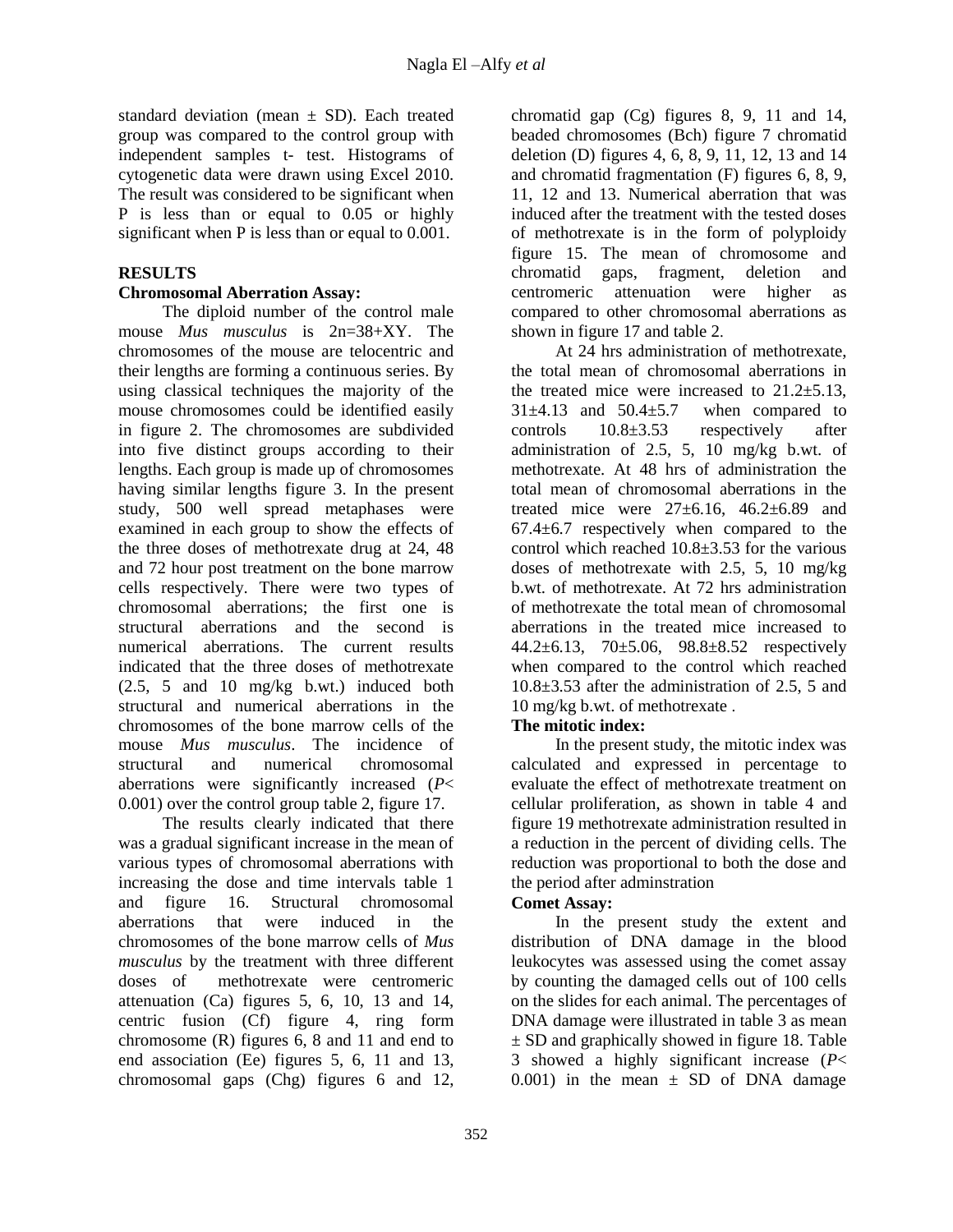percentages in all the three treated groups after 72 hr of MTX treatment and also in group **3** of mice treated with 10 mg/kg b.wt. MTX after 24 and 48 hr of treatment as compared to the control group .

The mean  $\pm$  SD of DNA damage in the treated mice was highly significant (*P*< 0.001) and increased to  $45 \pm 7.07$ ,  $62.5 \pm 3.54$ , and 72.5±3.54 respectively after 72 hr of treatment with 2.5, 5 and 10 mg/kg MTX b.wt. as compared to  $4\pm1.41$  in the control group. Images of single cell gel electrophoresis were classified according to the degree of damage after migration through electrophoresis and visualized by the digital camera fitted fluorescent microscope as shown in figures. It revealed an intact DNA in the control group figure 20; while a high degree of DNA damage clarified by a slightly pointed end due to the migration of fragmented DNA through electrophoresis (tailed) was presented in figures 21, 22 and 23. Figure 18 showed that there were marked variations in the mean of DNA damage in all the three methotrexate treated groups as compared to the corresponding control values. Also, it indicated that there was a gradual increase in the DNA damage with increasing the dose and time.

## **DISCUSSION**

The present results of chromosomal aberration assay showed that the incidence of aberrant metaphases with chromosomal and chromatid aberrations were significantly increased  $(P< 0.001)$  in mice bone marrow cells after 24, 48 and 72 hour of treatment with the three treated doses of methotrexate 2.5, 5 and 10 mg/kg b.wt. respectively. These results are in agreement with the reports of **Alam** *et al.***[22]** that methotrexate treatment increased the mean of chromosomal aberrations and percentage of aberrant metaphases in mouse bone marrow. **Choudhury** *et al.*<sup>[23]</sup> recorded that the number of aberrations are not linear with the increase in the doses of methtrexate, in spite of that the present study showed that the increase of the mean of chromosomal aberrations in bone marrow cells of treated animals over that of the control animals was dose and time dependent and statistically highly significant (*P*< 0.001). The results of the current study showed that methotrexate treatment induced certain types of structural aberrations which were chromosomal gap, fragment, break, centromeric attenuation, deletion, centric fusion, ring formation, end to end association and beaded chromosomes. Also, MTX treatment caused numerical aberration in the form of polyploidy. This result agreed with study of **Branda** *et al.*<sup>[24]</sup> ;they reported that methotrexate caused deficiency of folates by interfering in the folate metabolism. The deficiency of folates may lead to demethylation of heterochromatin causing structural centromere defects that could induce abnormal distribution of replicated chromosomes during nuclear division such as centromeric attenuation, deletion, centric fusion, chromosomal gap, ring formation, fragment and segmented chromosomes. Because aneuploidy of chromosomes 17 and 21 is often observed in breast cancer and leukaemia and increased risk for these cancers was associated with folate deficiency **[25]** . **Sutherland [26]** observed that folate deficient medium or methotrexate treatment is standard methods of eliciting the expression of fragile chromosomes sites in human cells which have been implicated as sources of chromosome aberrations. Also, current results indicated that the mean of chromosome and chromatid gaps, fragment, deletion and centromeric attenuation were higher as compared to other chromosomal aberrations. This result can be explained according to **Stampfer** *et al.*<sup>[27]</sup> who confirmed that folic acid deficiency caused fragments in mice chromosomes and enhances tumor development. Also, **Henning** *et al.***[28]** demonstrated that the deficiency of folate and niacine produced fragments in cultured human lymphocytes which would enhance the development of liver cancer in rats fed a diet deficient in methionine and choline. **Alonso** and **varela [29]** demonstrated that low folate intake or high alcohol consumption due to deletion and may negate some of the protective effects. **Nguyen** *et al.* **[30]** postulated the relationship between the folate deficiency and increasing of the percentage of fragments. **Kasahara** *et al.* **[17]** reported that methotrexate is considered as weak clastogen as it induced chromosomal aberrations in bone marrow of mouse only after multiple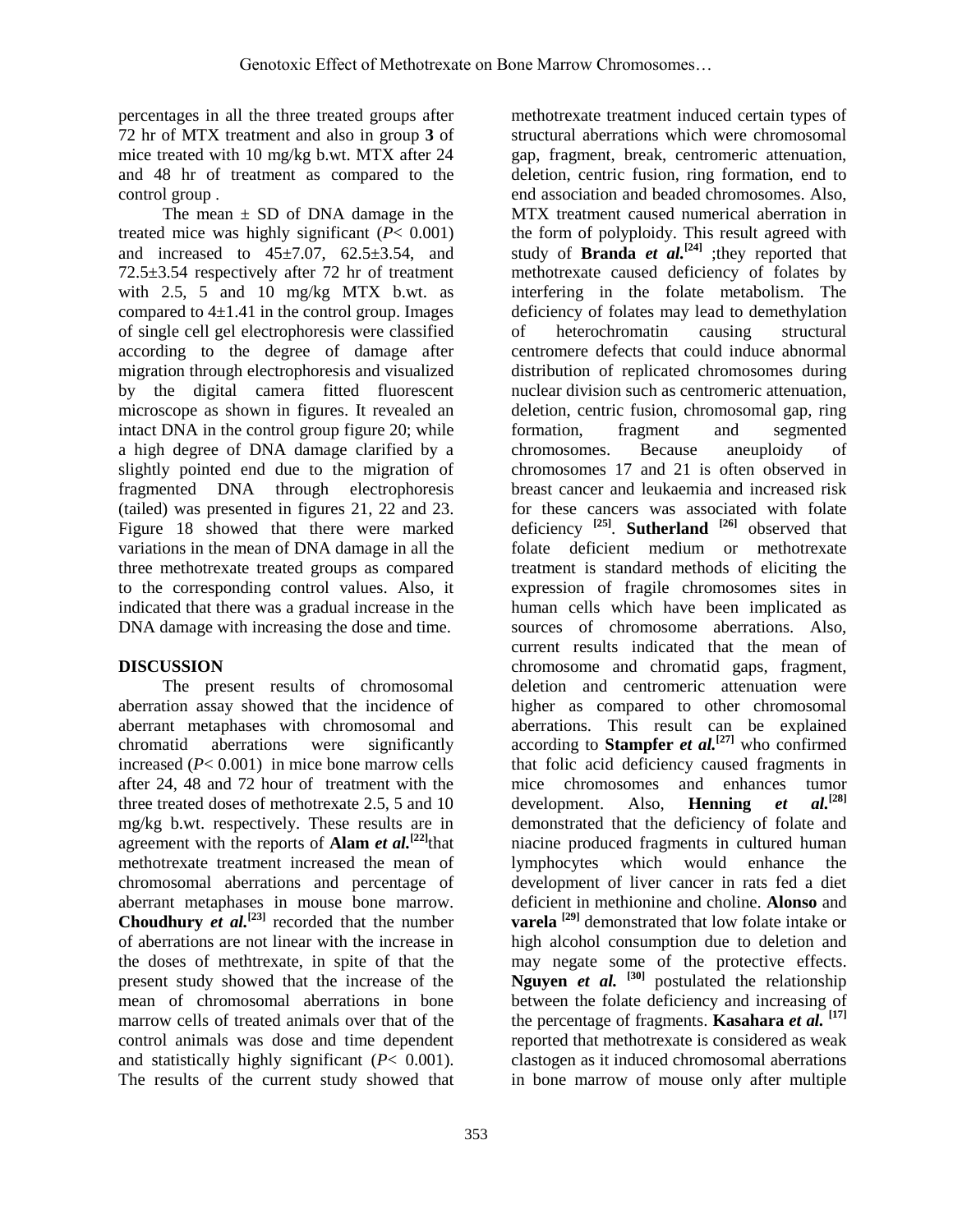treatments. It was reportedly clastogenic in human bone marrow (in patients) **[31]** but was nonclastogenic in human lymphocytes *in vivo* **[32]** . **Donya** and **Aly [18]** indicated that it is a potent inducer of chromosomal aberrations in mouse somatic and germ cells, MTX are found statistically highly significant (*P*< 0.001) after the treatment with the doses of 5 and 10 mg/kg b.wt. of methotrexate, in single treatment and were enhanced by multiple treatments. However, the present study showed that methotrexate induced chromosomal aberrations per 500 metaphases in bone marrow cells of mice after a single treatment with the three doses (2.5, 5 and 10 mg/ kg) and at 24 hr, 48 hr and 72 hr post-treatment. These induced aberrations were statistically significant (*P*< 0.001) and highly significant  $(P< 0.05)$ . This is in agreement with the previous investigation of **Choudhury** *et al.*  $[33]$  who found that the induced chromosomal aberrations (excluding gaps) per hundred metaphases recorded from bone marrow cells of mice at 24 hr posttreatment with the three different doses (2, 10 and 20 mg/kg) of MTX were statistically highly significant  $(P< 0.001)$ . Thus, this indicates that methotrexate was highly clastogenic in mouse bone marrow even after a low dose single treatment. The results of the present study showed that the maximum chromosome aberrations were recorded at 72 hr posttreatment with 10 mg MTX/kg b.wt. This is in agreement with the result of **Alam** *et al.*  $[22]$ ; they observed that methotrexate treatment caused a significant increase in chromosomal abnormalities and the frequency of aberrant cells and they observed also that the types of aberrations were structural chromosomal aberrations including chromatid breaks, fragments, gaps and deletions besides centromiric attenuation, endomitosis, centric fusion and end to end association. Also, numerical chromosome aberrations were observed in the form of hypoploidy, hyperploidy and polyploidy.

In the present study, we examined also effect of methotrexate on DNA in the peripheral blood leukocytes by using comet assay as it is a sensitive, simple method to detect very low levels of DNA damage **[34]** . The Comet assay was generally very sensitive in assessing genotoxic damage, making it a good biomarker of induced DNA damage **[35]**. Therefore, it has been widely used in studies on DNA repair, genetic toxicology, radiation, pollution and ageing **[36]** . **Martinez** *et al.* **[37]** suggested that the modified comet assay proved to be a convenient and sensitive biomonitoring tool for individuals occupationally or voluntary exposed to tinner inhalation. The data obtained from the present study clearly showed a highly significant increase ( $P < 0.001$ ) in the mean  $\pm$  SD of DNA damage in all the three treated groups at 72 hr of administration of methotrexate and also in group **3** of mice treated with 10 mg/kg methotrexate at 24 and 48 hr administration as compared to the controls. We demonstrated that the effect of methotrexate on DNA content was dose and time dependent. This result can be explained by the study of **Genestier** *et al.***[38]** .They reported that the deficiency of folates caused by methotrexate treatment was often associated with genotoxic damage like strand breaks, chromosomal abnormalities, defective DNA repair, increased somatic mutation rates , inhibition of cell proliferation, disruption of cell cycle and induction of apoptosis in susceptible cells. Also, **Hassab El-Nabi** and **Elhassaneen [39]** indicated that methotrexate induced apoptosis (DNA fragmentation) in liver, spleen and thymus of rat after 24 hr of treatment with 90 and 150 mg MTX/ kg b.wt. and the intensity of DNA fragmentation increased with dose dependent manner. A number of investigators have examined the genotoxic effect of methotrexate on DNA content by using comet assay. **Kopjar** and **Garaj-Vrhovac [40]** used the alkaline comet assay to evaluate the genotoxicity towards peripheral lymphocytes of medical personnel regularly handling various antineoplastic drugs, including cyclophosphamide, vincristine, vinblastine, cisplatinum, 5-fluorouracil, bleomycin, MTX and adriamycin. Comet assay results of the study of **Kushwaha** *et al.* **[41]** indicated also significant DNA damage  $(P< 0.05)$  in different organs as liver, lung, heart, brain, kidney and bone marrow cells induced by MTX as compared to the control group after 28 days repeated oral doses treatment (0.5, 1 and 2 mg/kg).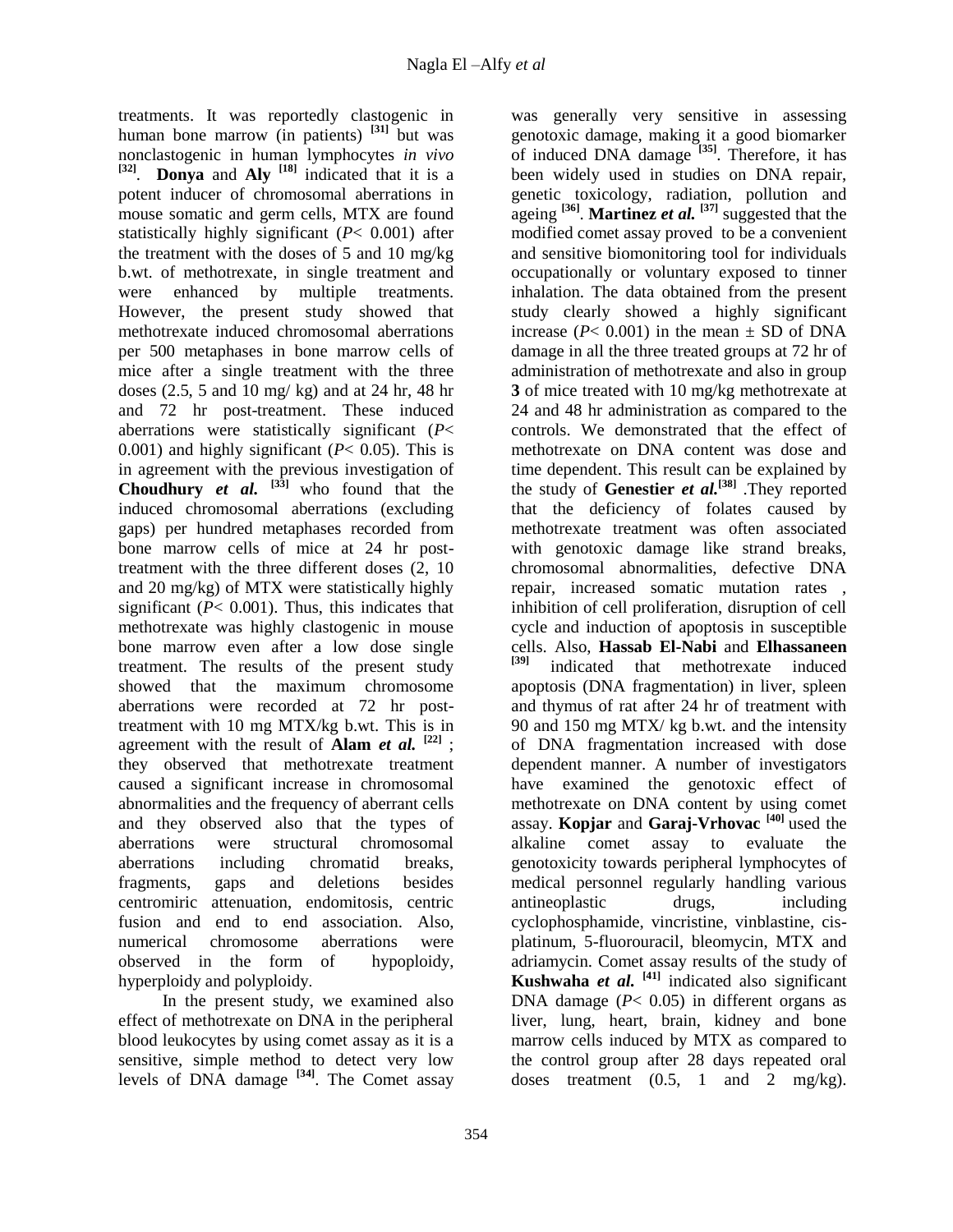**Padmanabhan** *et al.* **[42]** assessed DNA damage and the cytotoxicity of methotrexate in the germ cells using the sperm comet, halo and TUNEL assay in testis. The sperm comet assay in the study of **Padmanabhan** *et al.* **[42]** revealed the genotoxicity of MTX as observed by an increase in the main parameters of the comet DNA damage analysis.

According to this study, we can conclude that methotrexate is highly clastogenic, mutagenic and cytotoxic drug. It had very harmful effect on chromosomes and DNA of male *Mus musculus*even after low doses and single treatment.

## **REFERENCES**

**1.El-Alfy NZ, Mahmoud MF, Eissa MI** and **Emam**  AA (2014): Protective role of the royal jelly against genotoxic effect of endoxan drug on the bone marrow chromosomes of male Albino mice. Academic journal of cancer Research, 7: 198-207.

**2.Peters GJ, van der Wilt CL, van Moorsel CJ, Kroep JR, Bergman AM** and **Ackland SP (2000):** Basis for effective combination cancer chemotherapy with antimetabolites. Pharmacol. Ther., 87:227–253.

**3. Veronesi U, Bonadonna G** and **Valagussa P (2008):** Lessons from the initial adjuvant cyclophosphamide, methotrexate, and fluorouracil studies in operable breast cancer. J. Clin. Oncol., 26:342–344.

**4. Jensen SB, Mouridsen HT, Reibel J, Brunner** N and **Nauntofte B (2008):** Adjuvant chemotherapy in breast cancer patients induces temporary salivary gland hypofunction. Oral Oncol., 44:162–173.

**5.Mielke F** and **Schweigert M (2008):** Safe adalimumab therapy for rheumatoid arthritis in a patient with pre-existing multiple myeloma. Nat. Clin. Pract. Rheumatol., 4: 218–221.

**6. Novak K** and **Swain MG (2008):** Role of methotrexate in the treatment of chronic cholestatic disorders, Clin. Liver Dis., 12: 81–96.

**7.Tian H** and **Cronstein BN (2007):** Understanding the mechanisms of action of methotrexate: implications for the treatment of rheumatoid arthritis. Bull. Nyu. Hosp. Jt. Dis., 65: 168-173.

**8. Jensen M** and **Nyfors A (1979):** Cytogenetic effects of methotrexate on human cells *in vivo*. Mut. Res., 64: 339-43.

**9. Choudhury RC** and **Palo AK (2004):** Modulatory effects of caffeine on methotrexate induced cytogenotoxicity in mouse bone marrow. Environ. Toxicol. Pharmacol., 15:79-85.

**10. Jackson MA, Stack HF** and **Waters MD (1996):** Genetic activity profiles of anticancer drugs. Mutat. Res., 355: 171-208.

**11. Mardini H** and **Record C (2005):** Detection assessment and monitoring of hepatic fibrosis: biochemistry or biopsy? Ann. Clin. Biochem., 42:441-447.

**12. Dadhania VP, Tripathi DN, Vikram A, Ramarao P and Jena GB (2010):** Intervention of αlipoic acid ameliorates methotrexate-induced oxidative stress and genotoxicity: a study in rat intestine. Chem. Biol. Interact, 183: 85-97.

**13. Padmanabhan S, Tripathi DN, Vikram A, Ramarao P** and **Jena GB (2009):** Methotrexateinduced cytotoxicity and genotoxicity in germ cells of mice:Intervention of folic and folinic acid, Mutat. Res., 673:43–52.

**14. Del Campo M, Kosaki K, Bennett FC** and **Jones KL (1999):** Developmental delay in fetal aminopterin/methotrexate syndrome. Teratology, 60: 10–12.

**15. Belur LR, James RI, May C, Diers MD, Swanson D, Gunther R** and **McIvor RS (2005):**  Methotrexate preconditioning allows sufficient engraftment to confer drug resistance in mice transplanted with marrow expressing drug-resistant dihydrofolate reductase activity. J. Pharmacol. Exp. Ther., 314: 668-674.

**16. Pellizzer C, Belle E, Adler S, Hartung T** and **Bremer S (2004):** Detection of tissue-specific effects by methotrexate on differentiating mouse embryonic stem cells. Birth Defects Research (Part B), 71: 331- 341.

**17. Kasahara Y, Nakai Y, Miura D, Yagi K, Hirabayashi K** and **Makita T (1992):** Mechanism of induction of micronuclei and chromosome aberrations in mouse bone marrow by multiple treatment of methotrexate. Mutat. Res., 280: 117- 128.

**18. Donya SM** and **Aly KM (2003):** protective effects of vitamin c, folic acid and vitamin B12 on the mutagenic effect of Methotrexate. Sci. Med. J. ESCME., 15: 1-15.

**19. Preston, RJ, Brian JD** and **Sheila G (1987):** Mammalian *in vivo* cytogenetic assays, Analysis of chromosomal aberrations in mouse bone marrow cells. Mutat. Res., 189: 157-165.

**20. Singh NP, McCoy MT, Tice RR, Schneider EL (1988):** A simple technique for quantitation of low levels of DNA damage in individual cells. Exp. Cell Res., 175:184-191 .

**21. Blasiak J, Gloc E, Wozniak K, Drzewoski J, Zadrozny M** and **Pertynski T (2003)**: Free radicals scavengers can differently modulate the genotoxicity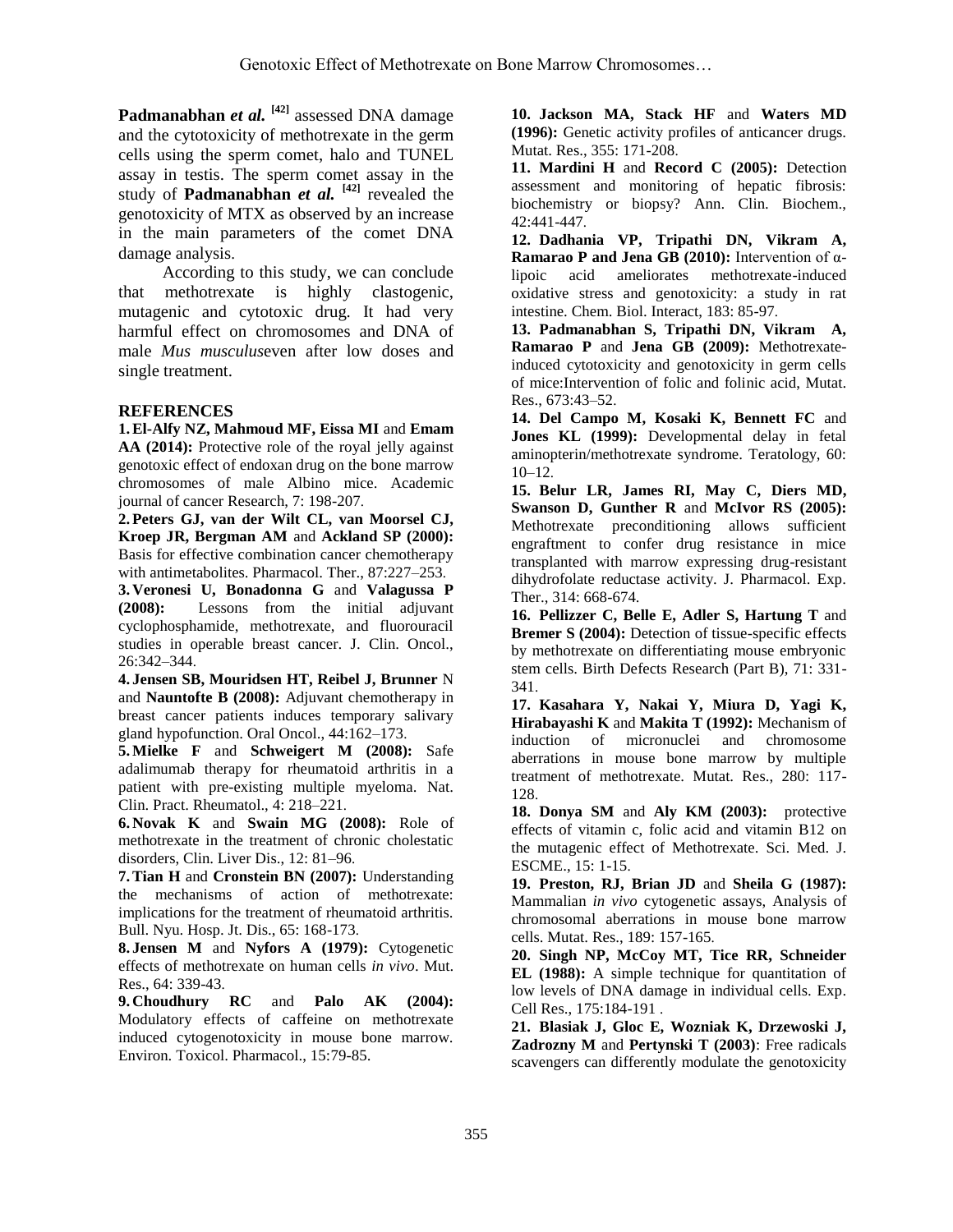of amsacrine in normal and cancer cells. Mutat. Res., 535: 25-34 .

**22. Alam SS, Hafiz NA** and **Abd El-Rahim AH (2011):** Protective role of taurine against genotoxic damage in mice treated with methotrexate and tamoxfine. Environmental Toxicology and Pharmacology, 31: 143-152.

**23. Choudhury RC, Ghosh SK** and **Palo AK (2001):** Potential transmission of the cytogenetic toxic effects ofmethotrexate in the male germline cells of Swiss mice. Environ. Toxicol. Pharmacol., 10: 81–88.

**24. Branda RF, O'Neill JP, Brooks EM, Powden C, Naud SJ** an**d Nicklas JA (2007):** The effect of dietary folic acid deficiency on the cytotoxic and mutagenic responses to methyl methanesulfonate in wild-type and in 3-methyladenine DNA glycosylasedeficient Aag null mice. Mutat. Res., 615: 12-17.

**25. Wang X, Thomas P, Xue J** and **Fenech M (2004):** Folate deficiency induces aneuploidy in human lymphocytes *in vitro* evidence using cytokinesis-blocked cells and probes specific for chromosomes 17 and 21. Mutation Research, Fundamental and Molecular Mechanisms of Mutagenesis, 551: 167-180.

**26. Sutherland GR (1983):** The Fragile X chromosome. Int. Rev. Cytol., 81: 107- 143.

**27. Stampfer MJ** and **Malinow MR (1995):** Can lowering homocysteine levels reduce cardiovascular risk? New England Journal of Medicine, 332: 328- 329.

**28. Henning SM, Swendseid ME** and **Coulson WE (1997):** Male rats fed methyl and folate deficient diets with or without niacin develop hepatic carcinomas associated with decreased tissue NAD concentrations and altered poly (ADP-ribose) polymetase activity. Journal of Nutrition, 127: 30-36. **29. Alonso-Aperte E** and **Varela-Moreriras G (1996):** Brain folates and DNA methylation in raws fed a choline deficient diet or treated with low doses

of methotrexate. International Journal for Vitamin and Nutrition Research, 66: 232-236.

**30. Nguyen TT, Dycr DL, Dunning DD, Rubin SA, Grant RE** and **Said HM (1997):** Human intestinal folate transport: cloning, expression, and distribution of complementary RNA. Gastroenterology, 112:783-791.

**31. Krogh-Jensen M (1967):** Chromosome studies in patients treated with azathioprine and amethopterin. Acta. Med. Scand., 182: 445-455.

**32. Krogh-Jensen M** and **Nyfors A (1979)**: Cytogenetic effect of methotrexate on human cells *in vivo*. Comparison between results obtained by chromosome, studies on bone-marrow cells and

blood lymphocytes and by the micronucleus test. Mut. Res., 64: 339-343.

**33. Choudhury, RC, Ghosh SK** and **Palo AK (2000):** Cytogenetic toxicity of methotrexate in mouse bone marrow. Environ. Toxicol. Pharmacol., 8: 191-96.

**34. Omidi Y, Barar J, Heidari HR, Ahmadian S, Yazdi HA** and **Akhtar S (2008):** Microarray analysis of the toxicogenomics and the genotoxic potential of a cationic lipid-based gene delivery nanosystem in human alveolar epithelial A549 cells. Toxicol. Mech. Methods, 18: 369-378.

**35. Baumgartner A, Kurzawa-Zegota M, Laubenthal J, Cemeli E** and **Anderson D (2012):** Comet-assay parameters as rapid biomarkers of exposure to dietary/environmental compounds-An *in vitro* feasibility study on spermatozoa and lymphocytes. Muta. Res., 18:25-35.

**36. Pan HZ, Chang D, Feng LG, Xu FJ, Kuang HY** and **Lu MJ (2007):** Oxidative Damage to DNA and Its Relationship with Diabetic Complications. Biomedical and Environmental Sciences, 20:160- 163 .

**37. Martinez-Alfaro M, Palma-Tirado L, Sandoval-Zapata F** and **Carabez-Trejo A (2006):** Correlation between formamidopyrimidine DNA glycosylase (Fpg)-sensitive sites determined by a comet assay, increased MDA, and decreased glutathione during long exposure to thinner inhalation. Toxicology Letters, 163: 198-205 .

**38. Genestier L, Paillot R, Quemeneur L, Izeradjene K, Revillard JP (2000):** Mechanisms of action of methotrexate. Immunopharmacology, 47:247–57.

**39. Hassab El-Nabi SE** and **Elhassaneen YA (2008):** Detection of DNA Damage, Molecular Apoptosis and Production of Home-Made Ladder by Using Simple Techniques. Biotechnology, 7: 514- 522.

**40. Kopjar** and**, Garaj-Vrhovac V (2001):** Application of the alkaline comet assay in human biomonitoring for genotoxicity: a study on Croatian medical personnel handling antineoplastic drugs. Mutagenesis, 16: 71-78.

**41. Kushwaha S, Tripathi DN, Vikram A, Ramarao P** and **Jena GB (2010):** Evaluation of multi-organ DNA damage by comet assay from 28 days repeated dose oral toxicity test in mice: A practical approach for test integration in regulatory toxicity testing. Regulatory Toxicology and Pharmacology, 58:145-154.

**42. Padmanabhan S, Tripathi DN, Vikram A, Ramarao P** and **Jena GB (2008):** Cytotoxic and genotoxic effects of methotrexate in germ cells of male Swiss mice. Mutat. Res., 655:59-67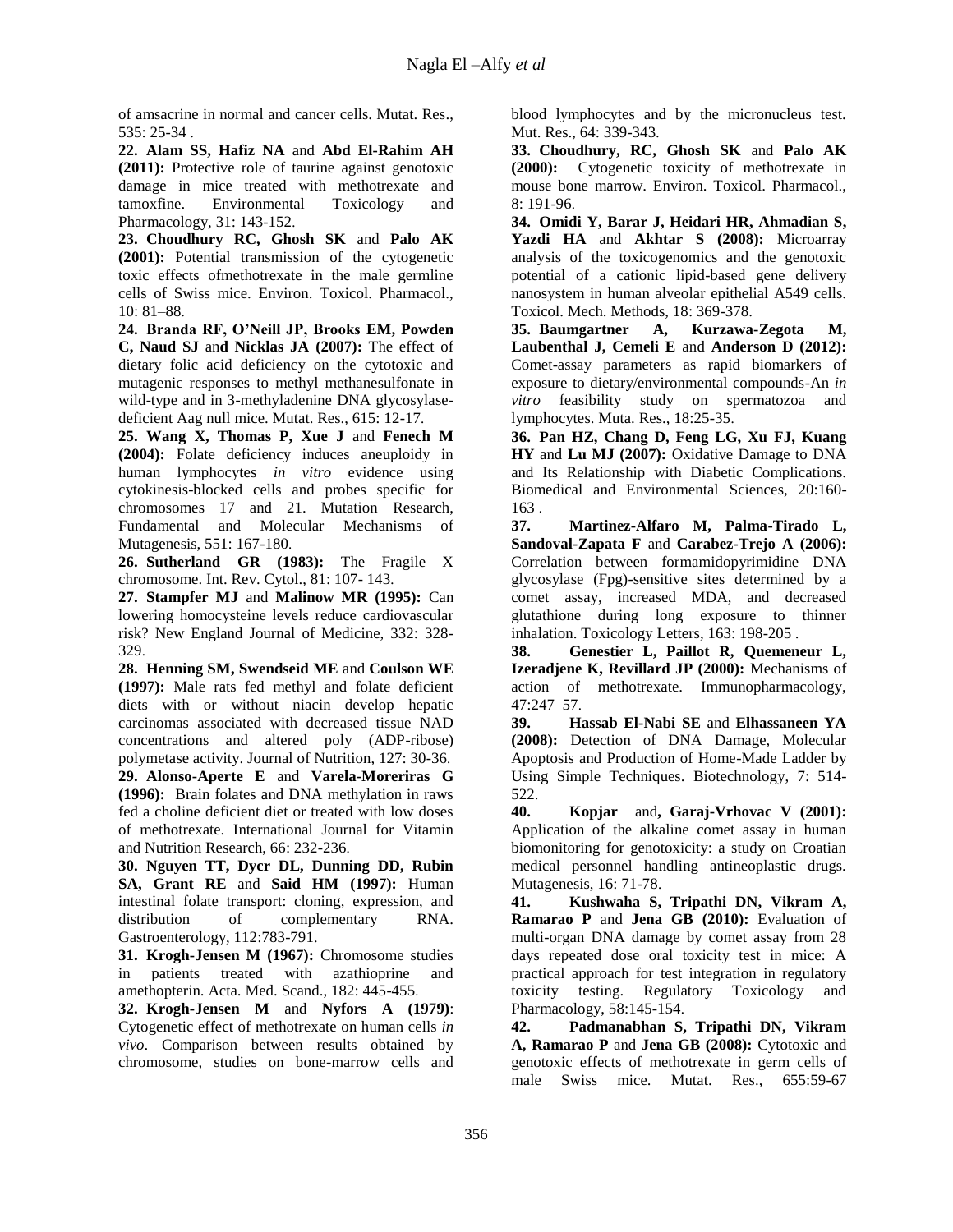|                | $24$ hrs | 48 hrs | $72$ hrs |
|----------------|----------|--------|----------|
| <b>Control</b> | 10.8     | 10.8   | 10.8     |
| Group 1        | 21.2     |        |          |
| Group 2        |          | 46.2   |          |
| Group 3        | 50.4     | 57.4   | 98.8     |

**Table 1-** The relationship between the mean of total chromosomal aberrations of all treated groups with methotrexate (Group 1, 2 and 3) after 24, 48 and 72 hour of treatment.

**Table 2-** The relationship between mean of total chromosomal aberrations of male albino mice in the control group and each of the treated groups with methotrexate (groups 1, 2 and 3).

| <b>Groups</b> | Ca   | $Chg\&Cg$ | Cf   | R             | <b>Bch</b> | Ee            | D     | г        | Po               | <b>Total</b> |
|---------------|------|-----------|------|---------------|------------|---------------|-------|----------|------------------|--------------|
| Control       | 1.8  | 2.6       | 0.4  |               | 0.2        |               | 1.6   | 2.4      |                  | 10.8         |
| Group 1       | 5.33 | 8.67      | 73   |               | .73        | 0.8           | 5.06  | 5.93     | 0.4              | 30.78        |
| Group 2       | 8.13 | 15.27     | 2.27 | $4.6^{\circ}$ | 1.8        | $\mathcal{L}$ | 6     |          | 1.67             | 49.08        |
| Group 3       | 0.13 | 20.2      |      | 6.2           | .93        | 2.06          | 10.86 | $14.2_1$ | $\bigcap$<br>2.6 |              |

**Table 3-** The Mean and standard deviation of DNA damage as revealed by comet assay of peripheral blood leukocytes of the control and treated male Albino mice *Mus musculus*.

| <b>Groups</b>  | Dose $(mg/kg)$ | Time (hour) | DNA damage (mean $\pm$ SD) |  |  |
|----------------|----------------|-------------|----------------------------|--|--|
| <b>Control</b> |                |             | $4 + 1.41$                 |  |  |
| Group 1        | 2.5            | 24          | 9±1.41                     |  |  |
|                |                | 48          | $12.5 \pm 3.54$            |  |  |
|                |                | 72          | $45 \pm 7.07$ **           |  |  |
| Group 2        | 5              | 24          | $14 \pm 5.66$              |  |  |
|                |                | 48          | $17.5 \pm 3.54$            |  |  |
|                |                | 72          | $62.5 \pm 3.54$ **         |  |  |
| Group 3        | 10             | 24          | $18.5 \pm 2.12$ **         |  |  |
|                |                | 48          | $22.5 \pm 3.54$ **         |  |  |
|                |                | 72          | $72.5 \pm 3.54$ **         |  |  |

\*Significant. (*P*< 0.05)\*\* Highly significant. (*P*< 0.001)

| <b>Table 4-</b> Mitotic index (MI) in 1000 bone marrow cells for each experimental group and its percentage after |  |
|-------------------------------------------------------------------------------------------------------------------|--|
| 24, 48 and 72 hour of treatment with 2.5, 5 and 10 mg/kg b.wt. of methotrexate and the control group.             |  |

| <b>Groups</b> | Dose $(mg/kg)$ | <b>Time/hour</b> | Score of divided cells<br>$/$ total cells $(1000)$ | <b>Percentages of</b><br>mitotic index |
|---------------|----------------|------------------|----------------------------------------------------|----------------------------------------|
|               | <b>Control</b> |                  | 180                                                | 18%                                    |
| Group 1       | 2.5            | 24 <sub>hr</sub> | 140                                                | 14%                                    |
|               |                | 48 hr            | 126                                                | 12.6%                                  |
|               |                | 72 hr            | 112                                                | 11.2%                                  |
| Group 2       | 5              | 24 hr            | 104                                                | 10.4%                                  |
|               |                | 48 hr            | 92                                                 | 9.2%                                   |
|               |                | 72 hr            | 88                                                 | 8.8%                                   |
| Group 3       | 10             | 24 <sub>hr</sub> | 50                                                 | 5%                                     |
|               |                | 48 hr            | 38                                                 | 3.8%                                   |
|               |                | 72 hr            | 12                                                 | 1.2%                                   |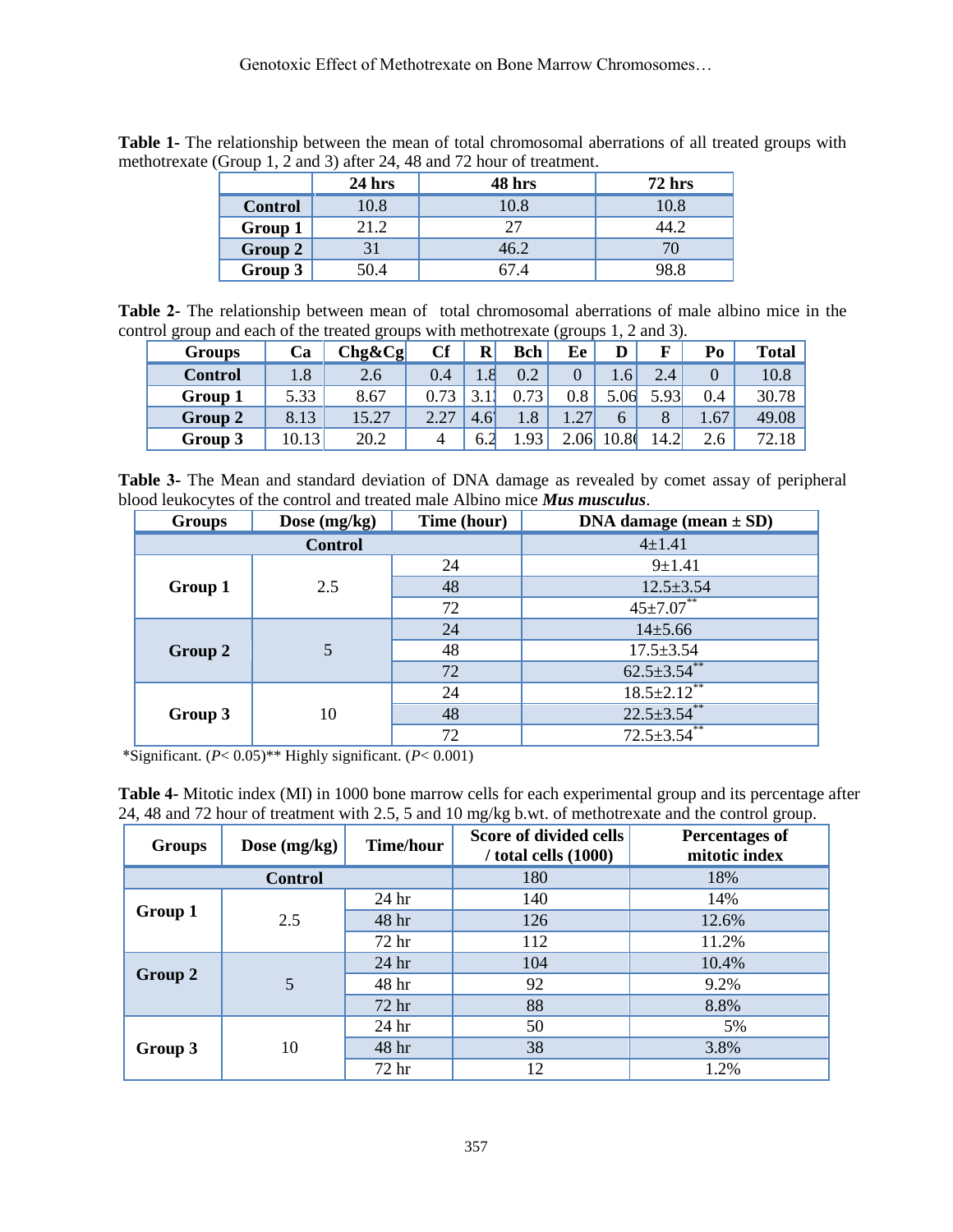

**e 1:** The chemical structure of methotrexate



**Figure 2-** Photomicrograph of metaphase chromosomes of the control male albino mouse *Mus musculus* showing the diploid chromosome number 2n=38+XY. All chromosomes are telocentric.  $(X: 2500)$ 

**Figure 3-** The karyotype of male albino mouse *Mus musculus*.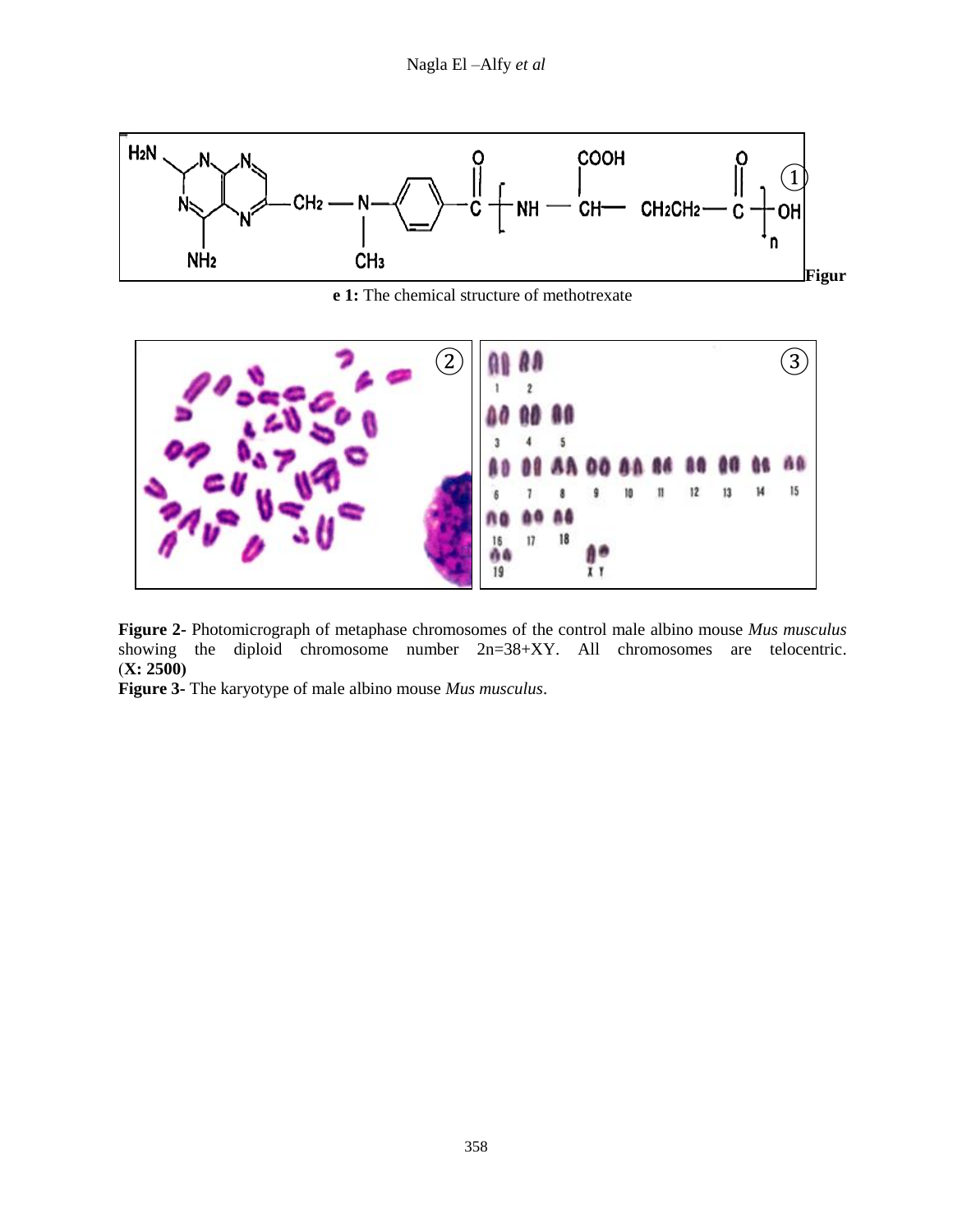Genotoxic Effect of Methotrexate on Bone Marrow Chromosomes…



**Figure 4-** Photomicrograph of metaphase chromosomes of male albino mouse *Mus musculus* after 24 hours of treatment with methotrexate (2.5 mg/kg b.wt.) showing centric fusion (CF) and deletion (D).

## **(X: 2500)**

**Figure 5-** Photomicrograph of metaphase chromosomes of male Albino mouse *Mus musculus* after 24 hours of treatment with methotrexate (5 mg/kg b.wt.) showing centromeric attenuation (Ca) and end to end association (Ee).

#### (**X: 2500)**

**Figure 6-** Photomicrograph of metaphase chromosomes of male albino mouse *Mus musculus* after 24 hours of treatment with methotrexate (10 mg/kg b.wt.) showing ring chromosome (R), deletion (D), centromeric attenuation (Ca), end to end association (Ee), chromosomal gap (Chg) and fragment (F). (**X: 2500)**

**Figure 7-** Photomicrograph of metaphase chromosomes of male Albino mouse *Mus musculus* after 24 hours of treatment with methotrexate (10 mg/kg b.wt.) showing beaded chromosomes (Bch). (**X: 2500)**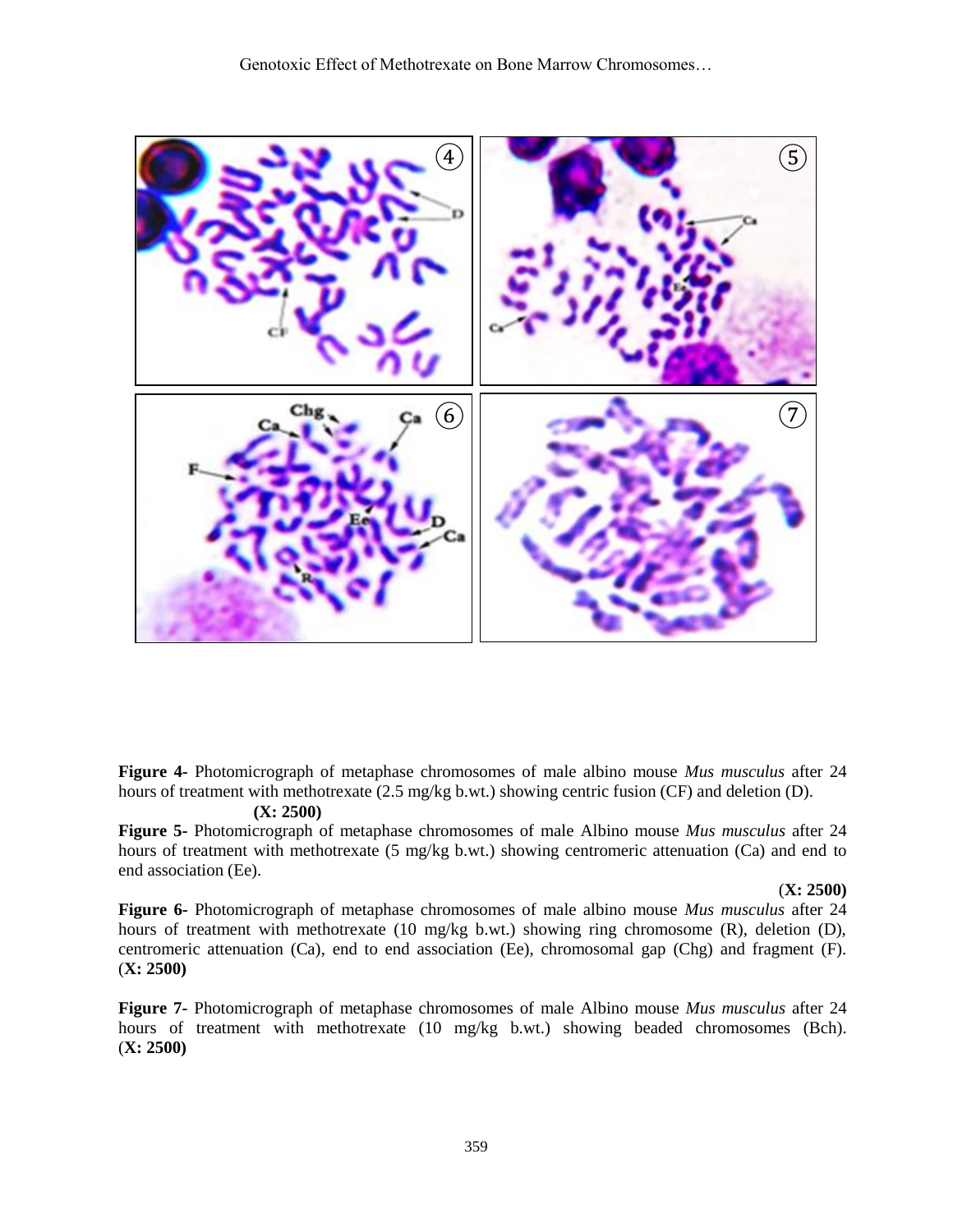Nagla El –Alfy *et al*



**Figure 8-** Photomicrograph of metaphase chromosomes of male albino mouse *Mus musculus* after 48 hours of treatment with methotrexate (2.5 mg/kg b.wt.) showing fragment (F), chromatid gap (Cg), deletion  $(D)$  and ring  $(R)$ .

#### (**X: 2500)**

**Figure 9-** Photomicrograph of metaphase chromosomes of male albino mouse *Mus musculus* after 48 hours of treatment with methotrexate (5 mg/kg b.wt.) showing fragment (F), chromatid gap (Cg) and deletion (D). (**X: 2500)**

**Figure 10-** Photomicrograph of metaphase chromosomes of male albino mouse *Mus musculus* after 48 hours of treatment with methotrexate (10 mg/kg b.wt.) showing centromeric attenuation (Ca), it looks like polyploidy. (**X: 2500)**

**Figure 11-** Photomicrograph of metaphase chromosomes of male albino mouse *Mus musculus* treated with methotrexate (10 mg/kg b.wt.) for 48 hours showing end to end association (Ee), fragment (F), chromatid gap (Cg), deletion (D) and ring chromosome (R). (**X: 2500)**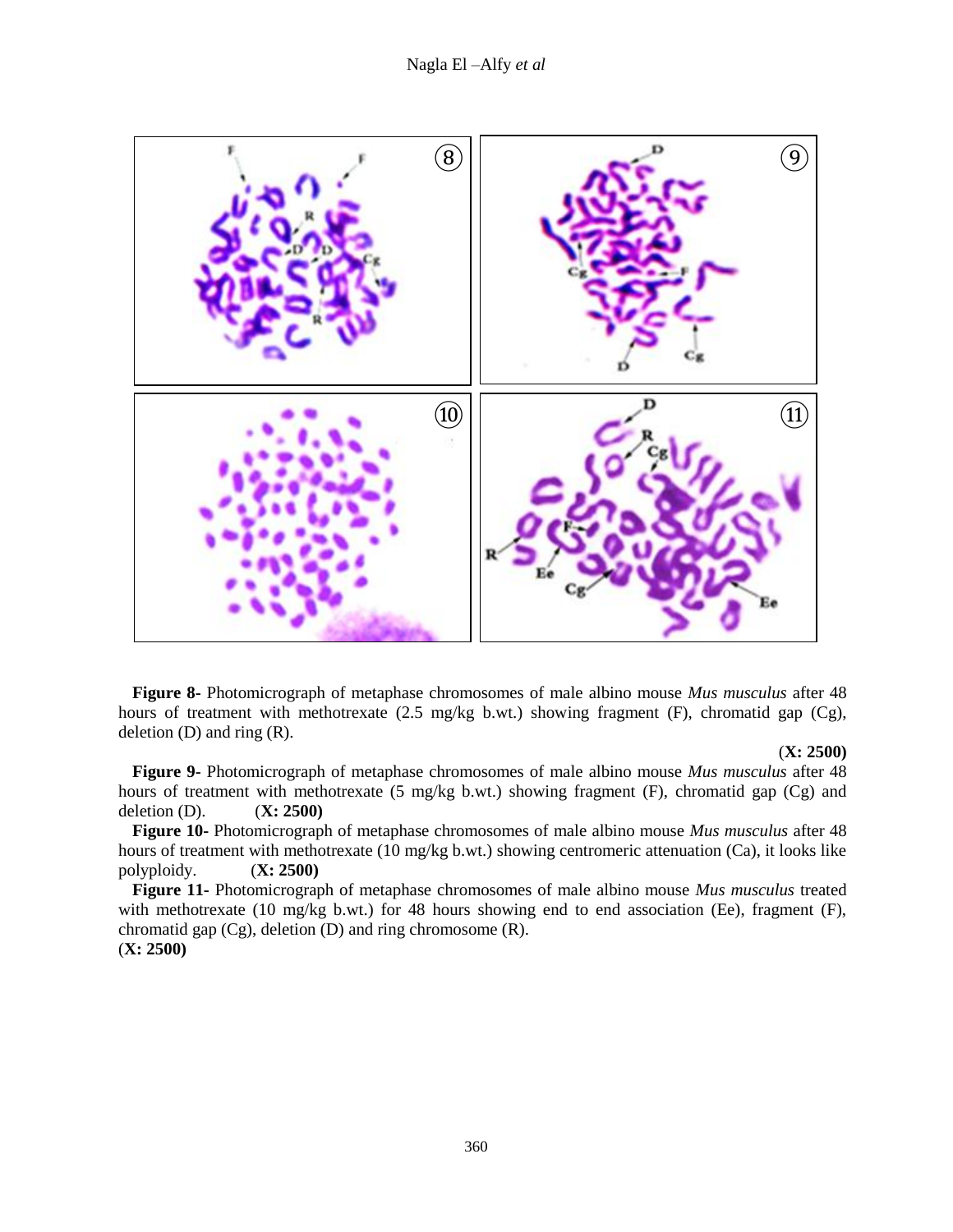

**Figure 12-** Photomicrograph of metaphase chromosomes of male albino mouse *Mus musculus* treated with methotrexate (2.5 mg/kg b.wt.) for 72 hours showing fragment (F), chromosomal gap (Chg) and deletion (D). (**X: 2500)**

**Figure 13-** Photomicrograph of metaphase chromosomes of male albino mouse *Mus musculus* treated with methotrexate (5 mg/kg b.wt.) for 72 hours showing centromeric attenuation (Ca), fragment (F), end to end association (Ee) and deletion (D).

#### (**X: 2500)**

**Figure 14-** Photomicrograph of metaphase chromosomes of male Albino mouse *Mus musculus* after 72 hours of treatment with methotrexate (10 mg/kg b.wt.) showing chromatid gap (Cg), centromeric attenuation (Ca) and deletion (D).

### (**X: 2500)**

**Figure 15-** Photomicrograph of metaphase chromosomes of male albino mouse *Mus musculus* treated with methotrexate (10 mg/kg b.wt.) after 72 hours of treatment showing polyploidy (Po). (**X: 2500)**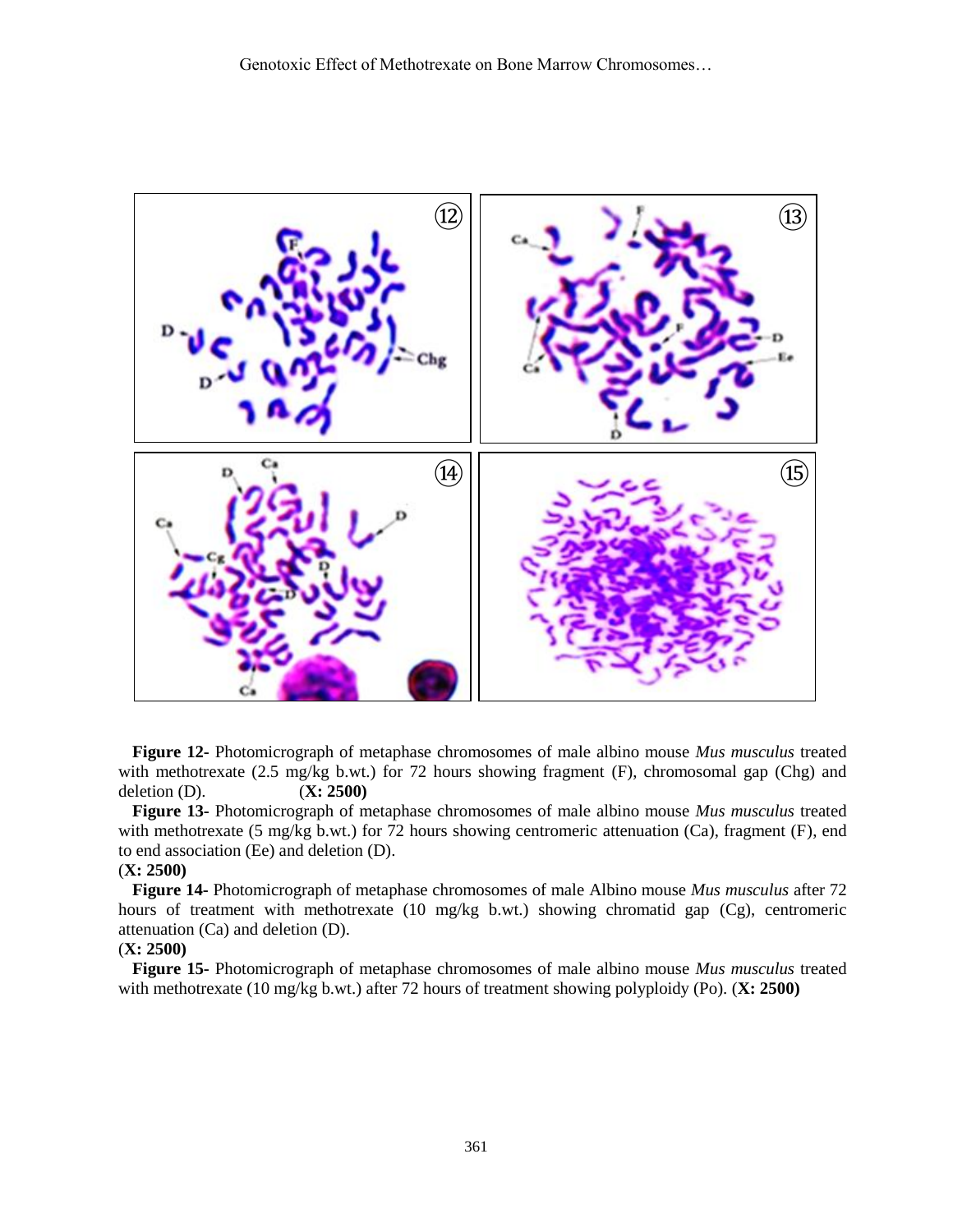

**Figure 16**- Histogram represents the relationship between the mean of total chromosomal aberrations of all treated groups with methotrexate (group 1, 2 and 3) after 24, 48 and 72 hour of treatment.



 **Figure 17**- Histogram represents the relationship between the mean of chromosomal aberrations of male albino mice in all the treated groups with methotrexate (group 1, 2 and 3) after 72 hours of treatment



**Figure 18**- Histogram represents the relationship between the mean  $\pm$  SD of DNA damage in peripheral blood leukocytes of male Albino mice by using comet assay in the control and all the treated groups with methotrexate after 24, 48 and 72 hour of treatment.